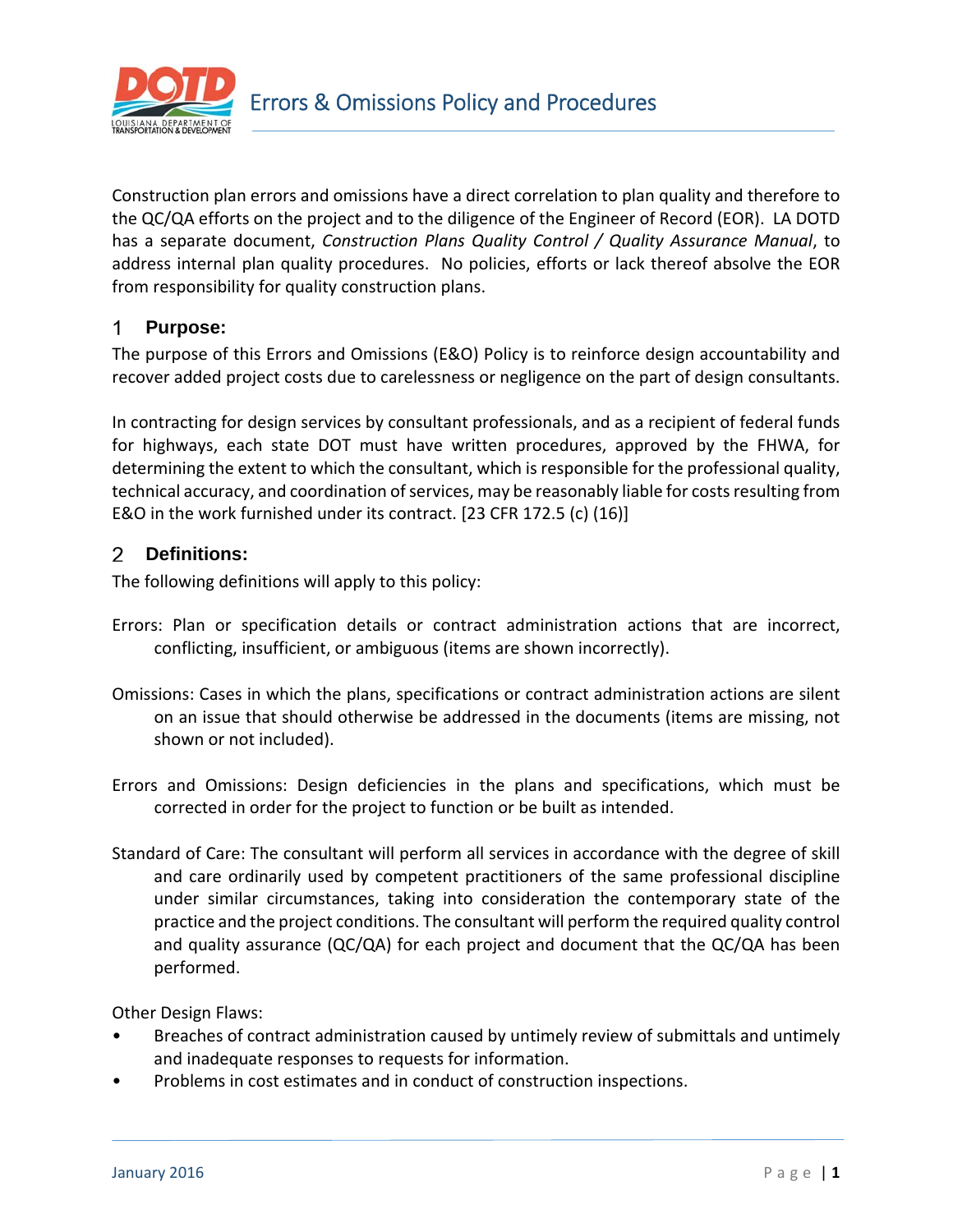Recoverable Costs: The amount of the recoverable cost is that which would not have been incurred had the plans been correct. These costs result from factors such as delays in construction and any premium on costs of items that had to be added to the project after the original bid. The cost of items that would have been part of the project anyway, had the error or omission not occurred, are not included in the restitution sought from the design consultant. The costs to be recovered should be based on actual costs to DOTD. The consultant must reimburse these costs in cash; in-kind services by the consultant are not acceptable as payment.

Before, during and after construction, E&O can result in additional costs that DOTD would not have incurred if the construction plans had been correct. Under contract law, the resulting additional costs are considered damages that DOTD is entitled to collect. E&O identified prior to project construction should be corrected at the consultant's expense with no additional cost to DOTD. These errors could also result in below average or poor consultant performance ratings. E&O discovered prior to letting, resulting in real costs to DOTD, such as additional utility relocation or real estate costs, will generally be resolved following the same procedures as described below for errors discovered during construction, except that 3.1 and 3.2 will be handled by the Project Manager (PM) and technical experts.

The process for identifying, addressing and recovering costs associated with E&O is outlined below.

#### 3 **Process and Steps:**

It is the DOTD's intent to communicate to the Design consultant, as soon as possible, when a potential E&O or design issue is discovered. Early involvement is needed to minimize potential costly delays to the Project, to provide the consultant the earliest opportunity to participate in determining a solution (in an effort to resolve issues and mitigate damages), and to provide a process that is fair to the Department and to the consultant. The steps involved in the full process of resolving issues relating to E&O during construction are as follows:

# *3.1 Discovery, Evaluation, and Early Notification*

Normally, E&O found during construction comes to the attention of the Engineer through the Contractor as an issue. The Engineer will immediately notify the Design Project Manager of the problem. The Project Manager will notify the appropriate Task Manager so that a solution can be developed.

The Project Manager and Task Manager must quickly initiate an internal review of the circumstances to assess whether the issue is likely (a) design-related, (b) construction-related, or (c) due to other causes that are not the responsibility of the design consultant or the contractor. If there is any chance that the issue could be due to a consultant error or omission, the Project Manager or the Task Manager will notify the design consultant immediately and request their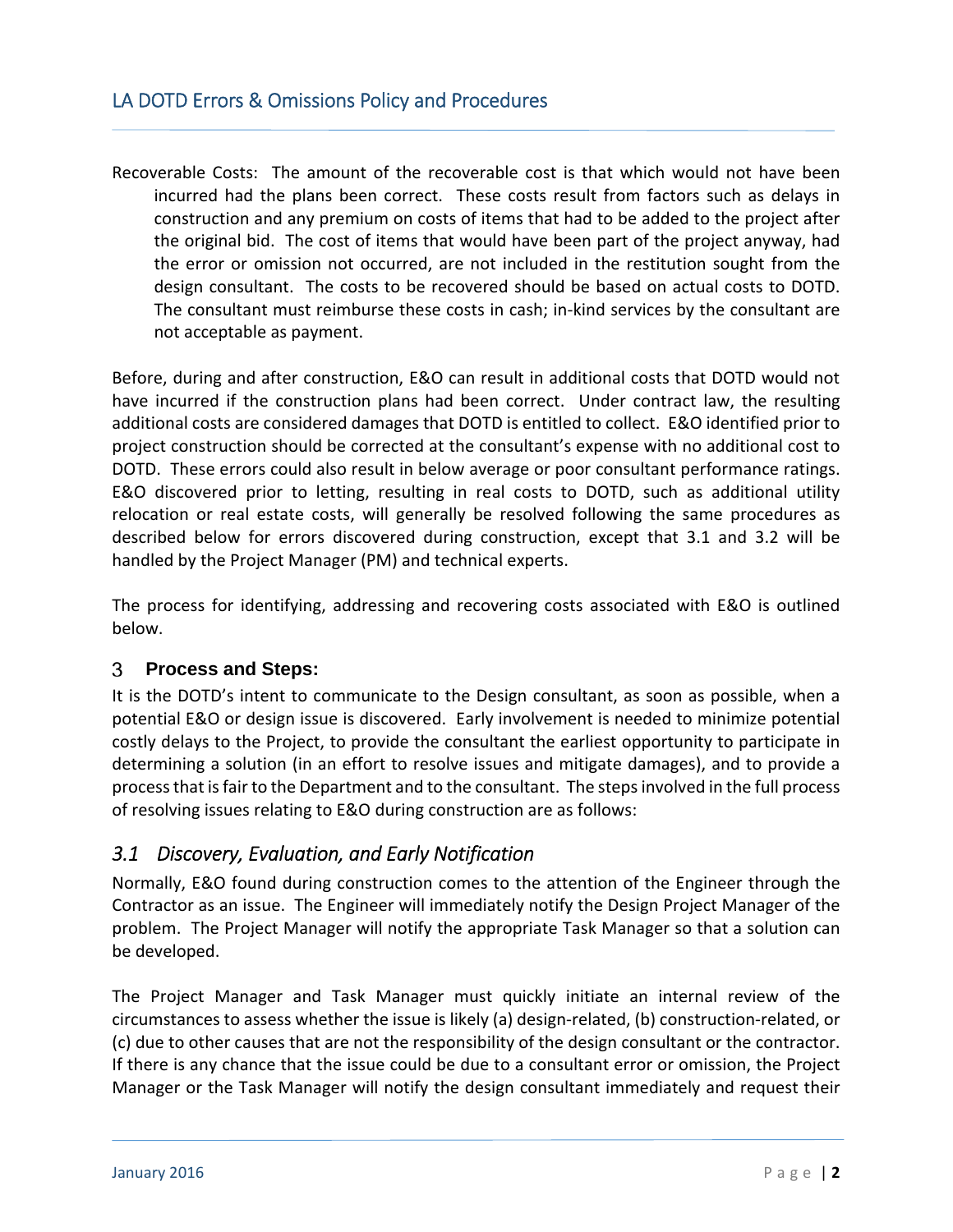involvement in preparing a solution to the issue. Responsiveness by the consultant is crucial to this process and the DOTD will provide a deadline for required responses. The consultant will respond and advise the Task Manager on proposed solutions to the problem. The consultant shall perform additional work to correct design deficiencies promptly and at no additional cost to the Department and the consultant is afforded the opportunity to mitigate potential damages. Regular communication should be maintained between the Task Manager and the consultant until an acceptable solution is provided to the Engineer. Detailed documentation of all communication with the consultant should be maintained by the Project Manager.

There are instances whereby either due to the nature of the error or in the interest of time, that the Engineer may direct a field change to correct an error without consulting the Project Manager. This will not absolve the consultant of responsibility for the error. Errors may still be discovered through other reviews (i.e., review of project change orders by the Project Manager) later in the project life cycle and financial responsibility may be assigned to the consultant.

### *3.2 Investigation*

After a potential E&O is identified, the Project Manager, in coordination with the Engineer and the Task Manager, shall investigate the issue and will identify any apparent violation of Standard of Care by the consultant as well as additional costs incurred by DOTD. This investigation will take into account all factors influencing the consultant's liability and the extent of potential damages due to DOTD by the consultant. The consultant should not be responsible for the direct cost that DOTD would have incurred during construction had the error or omission not occurred. The Project Manager will document the findings of the investigation. If recoverable damages are identified, the Project Manager will forward a recommendation to the Chief Engineer's designee to collect recoverable costs.

### *3.3 Decision Notification*

If the Chief Engineer's designee agrees with the recommendation of the Project Manager that costs attributable to E&O are due to the consultant's neglect, then the Chief Engineer's designee will notify the consultant of the costs, methods of payment of such costs, and options for review of the decision. All communication between DOTD and the consultant shall be in writing. The consultant may accept the determination, appeal the decision to a Review Panel, or litigate the matter.

### *3.4 Review Panel Meeting*

The consultant may choose to have the findings of the investigation reviewed by the E&O Review Panel. At the request of the consultant, DOTD will convene the Review Panel, consisting of:

Chief Engineer, Chair Chief Construction Engineer Chief of Project Development Contract Services Administrator